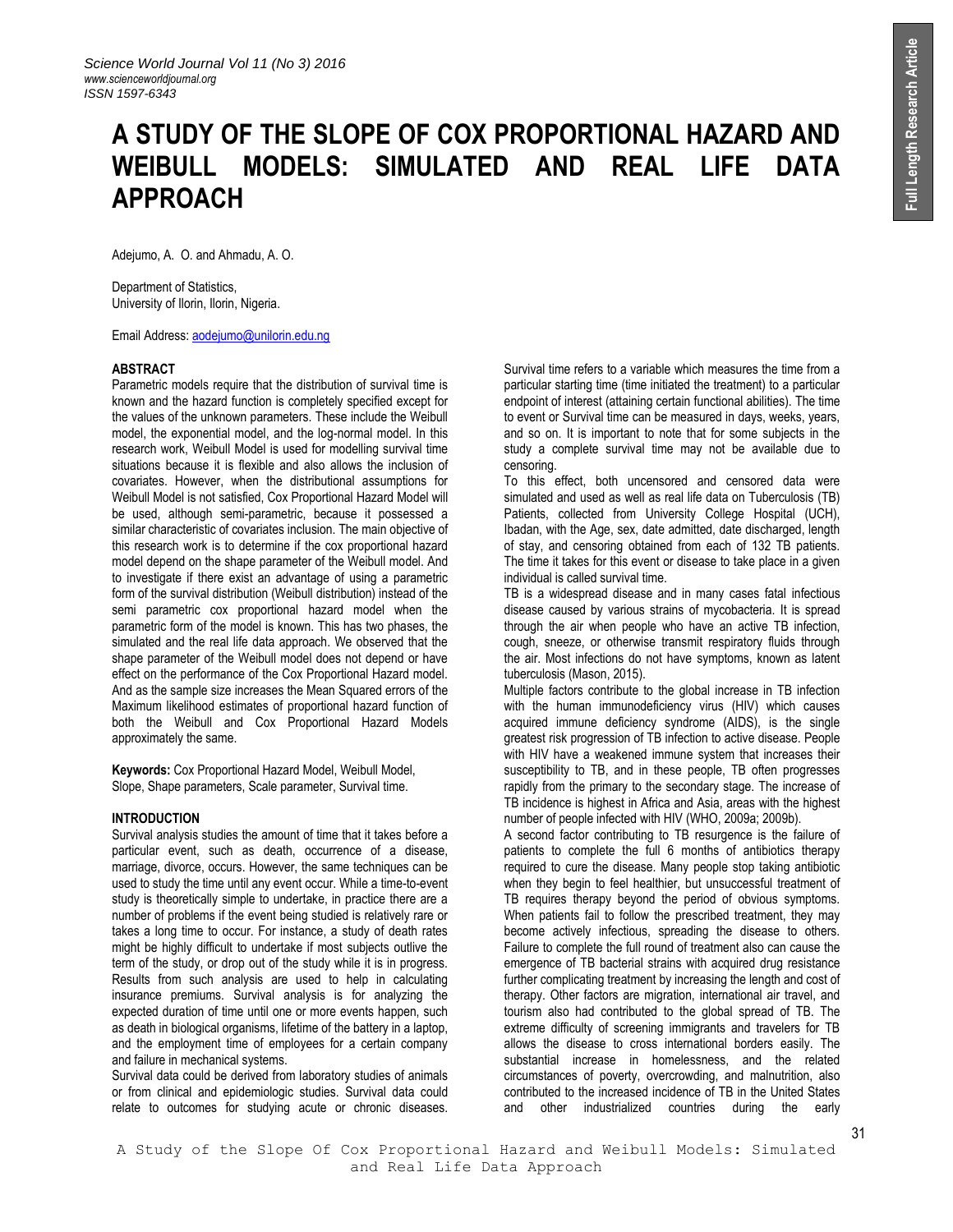1990s.Industrialised nations with good public health systems have been able to control the recent TB resurgence, curbing the spread of TB on a global scale will require ongoing international efforts. In the future, combating TB throughout the world will require advances in molecular biology, researches into the genetics of TB in order to understand drug resistance, and the continuous development of new drugs, as well as the prospect of synthesizing additional vaccines (Atun et al. 2005; Rios et al. 2000, Bacaër et al. 2008).

Mean Squared Error (MSE) and Standard Error (SE) are being used in comparing the two models, Weibull and Cox proportional hazard model, because we seek estimators that are unbiased and have minimal standard error.

The main objective of this research work is to determine if the Cox proportional hazard model depend on the shape parameter of the Weibull model. And to investigate if there exist an advantage of using a parametric form of the survival distribution (Weibull distribution) instead of the semi parametric Cox proportional hazard model when the parametric form of the model is known.

## **METHODOLOGY**

Parametric models require that the distribution of survival time is known and the hazard function is completely specified except for the values of the unknown parameters. Examples include the Weibull model, the exponential model, and the log-normal model (Richards, 2012).

The analysis of these survival times is best done when all the survival times are known. However, there are many instances when this is not the case. Observations in this category are said to be censored data. A terminally ill patient may live to end of the study, or a mechanical component may not malfunction during the times it is being observed. In these cases, the survival times of the observations are not known, but it is known to be at least as long as the time of the study. This is called Type I censoring when all censored data have the same length (Singh and Mukhopadhyay, 2011, Brostrom, 2012; Angella, 2008).

Type II censoring is a type of censoring in which all individuals begin at the same time and the study is terminated once a specified number of failures is reached. The remaining observations are then censored to the point at which the longest uncensored observation failed (Angella, 2008; Richards, 2012; Brostrom, 2012).

Two important functions for describing survival data are the survival function and the hazard function

The survival function,  $S(t)$ , of an individual is the probability that they survive until at least time *t*

……………………………………….…….. (1)

where *t* is a time of interest and *T* is the time of event

The survival curve is non-increasing (the event may not reoccur for an individual) and is limited within [0,1]. Note that the event might not happen within our period of study and we call this rightcensoring.

In terms of the cumulative distribution function  $F(t)$ , the survival function can be written as:

$$
S(t) = 1 - P(an \quad individual \; fails \; before \; time \quad t) = 1 - F(t) \quad (2)
$$

From this, it is easy to see that S(t) is non-increasing and has the following properties<br> $S(t) = 1$  for  $t = 0$ 

…………………………………………. (3)

The rate of survival can be depicted using a survival curve, in which a steep curve would indicate a low rate and a gradual curve would represent a high rate of survival (Kalbfleisch,and Prentice, 2002; Brostrom, 2012).

The hazard function *λ*(*t*) is a related measure, telling us the probability that the event *T* occurs in the next instant  $(t+\delta\!t)$  given that the individual has reached time step  $t$ 

$$
\lambda(t) = \frac{\lim_{\delta t \to 0} \Pr(t \le T < t + \delta t / T > t)}{\delta t} \tag{4}
$$

The hazard function *λ*(*t*) is non-parametric, so we can fit a pattern of events that is not necessarily monotonic.

The hazard function is the rate of death/failure at an instant t, given that the individual survives up to time t. It measures how likely an observation is to fail as a function of the age of the observation. This function is also called the instantaneous failure rate or the force of mortality (Angella, 2008; Singh and Mukhopadhyay, 2011). It is also defined as

$$
\lambda(t) = \frac{f(t)}{1 = F(t)} = \frac{f(t)}{S(t)}
$$

where  $f(t)$  is the probability density function of T. Hence, in terms of the survival function,

$$
\lambda(x) = -\frac{d}{dx} \log S(x) \tag{6}
$$

Thus,

$$
\log S(t) = -\int_{0}^{t} \lambda(x) dx
$$
.................(7)

and since

$$
S(O) = 1
$$
  

$$
S(t) = \exp \left\{-\int_{0}^{t} \lambda(x)dx\right\}
$$

Therefore, the pdf of the distribution can be found from the hazard and survival functions

………………………………… (8)

………………………………... (9)

$$
f(t) = \lambda(t) \exp \left\{-\int_{0}^{t} \lambda(x) dx\right\}
$$

The Weibull model is characterized mainly by the shape and scale parameter of its distribution (Angella, 2008). The cumulative distribution function of the Weibull distribution is given as

$$
F(t) = 1 - \exp\{-\theta t^{\gamma}\} \qquad t >
$$

……………………… (10) where  $\theta$  is the scale parameter and  $\gamma$  is the shape parameter, and the probability density function of the Weibull distribution is

$$
f(t) = \theta \gamma \exp\left\{-\theta t^{\gamma}\right\} t^{\gamma - 1} \quad t
$$

……………………….. (11) The survival function and hazard function of the Weibull distribution are

32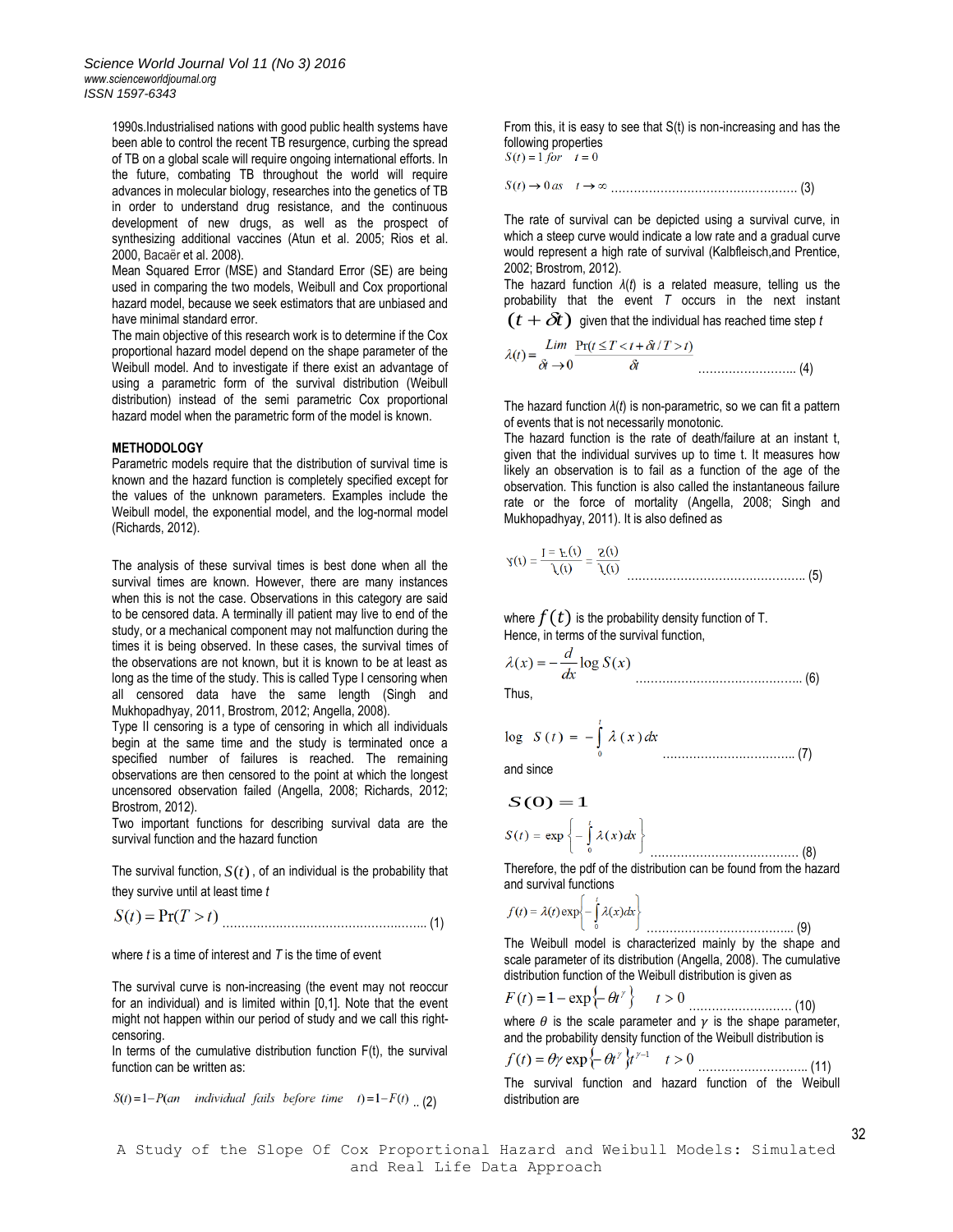$S(t) = \exp\{-\theta t^{\gamma}\}\$  (12) and

……………………………………. (13)

respectively, where  $\theta$  is the scale parameter which is explained by covariate or explanatory variables given below

$$
\theta = \exp(\beta X) = \exp(\beta_1 X_1 + \beta_2 X_2) \dots \dots \dots \dots \dots \dots \dots (14)
$$

where *β* is a 1 x 2 vector of coefficients and X is a 2 x 1 vector of explanatory variables (age and sex as we have it in the data on Tuberculosis).

The parameter is estimated using Maximum Likelihood Estimation (MLE) method. The likelihood function is

$$
L(\theta, \gamma) = f(t_1, t_2, \dots, t_n / \theta, \gamma) = \prod_{i=1}^n \theta \gamma \exp\left\{-\theta t^{\gamma}\right\} t^{\gamma - 1} \dots \dots \dots \dots \tag{15}
$$

The log-Likelihood is

$$
\log L(\theta, \gamma) = \log(f(t_1, t_2, \dots, t_n / \theta, \gamma)) = \log \left( \prod_{i=1}^n \theta \gamma \exp\left\{-\theta^{\gamma}\right\} t^{\gamma - 1} \right) \dots \text{(16)}
$$
\n
$$
\log L(\theta, \gamma) = n \log(\theta) + n \log(\gamma) - \sum_{i=1}^n \theta \binom{\gamma}{i} + (\gamma - 1) \sum_{i=1}^n \log t_i \dots \text{(17)}
$$

 $\frac{\delta \log L(\theta, \gamma)}{2.2} = 0$ 

only depends on survival time through  $\,t_i^{\,\gamma}\,$  .

The random variable  $U = T^{\gamma}$  which has an exponential function

 $f(u) = \theta \exp(-\theta u),$ …………………………….. (18)

Therefore, the distribution of the MLE of θ only depend on u and not on shape parameter  $\gamma$ .

The Cox Proportional Hazard model gives a semi-parametric method of estimating the hazard function at time *t,* given a baseline hazard that's modified by a set of covariates:

$$
\lambda(t/X) = \lambda_0(t) \exp(\beta_1 X_1 + \dots + \beta_p X_p) = \lambda_0(t) \exp(\beta X) \qquad t > 0 \qquad \dots (19)
$$

where  $\,\lambda_{0}(t)\,$  is the non-parametric baseline hazard function, t

is survival time and X is explanatory variables and  $\beta\!X$  is a linear parametric model using features of the individuals, transformed by an exponential function (Cox, 1972; Zhou, 2000; Singh and Mukhopadhya, 2011).

The partial likelihood (Breslow, 1974) for Cox proportional hazard model is given as

$$
L_p(\beta) = \prod_{i=1}^n \left( \frac{\exp(X_i^T \beta)}{\sum_{k \in \mathbb{N}} \exp(X_k^T \beta)} \right)^{\delta_i}
$$

Assuming there is no ties, the log-partial likelihood is

$$
\log L_p(\beta) = \sum_{i=1}^n \delta_i \left\{ X_i^T \beta - \log \left( \sum_{k \in \mathbb{N}} \exp(X_k^T \beta) \right) \right\} \dots \dots \dots (21)
$$

The partial likelihood depends only on the ordering of the survival times, not on the actual values, so it is invariant to monotonic transformation of time.

#### **Simulation Study**

A simulation study was done to compare the Mean Squared Errors (MSE) of Maximum Likelihood Estimate (MLE) of PH-slope of the Weibull and the Cox proportional hazards models when data are generated from a Weibull distribution.

The data were simulated from a Weibull distribution with survival function

$$
S(t) = (e^{-t^2})e^{X}
$$
................. (22)

That is, the model is Weibull with  $\beta = 1$  for the slope of the covariate X, shape parameter γ = 2, and baseline hazard function  $\lambda_o(t) = e^{-t^2}$ . The values of the covariate  $X = \{X_1, X_2\}$ , with  $X_1 \sim N(55,49)$  and  $X_2 \sim binomial(1,0.5)$ . The total sample sizes are 15, 45, 90, 180, 450 and 1200 with one third ( $\frac{1}{3}$ ) of each as observations for each value of X. The data were simulated using the fact that the random variable  $U = F(T)$ has a uniform distribution. Where T is a Weibull random variable with cumulative distribution function F(t).

For this study, a value of T was obtained at

$$
T = (-\ln(U)) \beta e^{-X\beta} \overline{\big)^\alpha}
$$

………………………………… (23) where  $U \sim U(0,1)$ ,  $\alpha = 2$  is the Weibull shape parameter and *β=1* is the Weibull scale parameter.

The uniform random variable was generated using the R random number generator. Data were simulated without censoring and with 10% random censoring.

The parameters in the Weibull model may be estimated in Rprogram with the SURVREG, an R package designed for simulation in survival analysis with Weibull Model as underlying distribution, which uses the MSE method as stated in equations (16 to 18). The parameters in the Cox Proportional Hazards model may be estimated with the COXPH, another R package also designed for simulation in survival analysis with Cox Proportional Hazard Model as underlying distribution, which uses a form of a partial likelihood function as the default option as stated in equations (20 to 21). However, it is important to understand that SURVREG and COXPH procedures use different parameterizations in estimating the parameters. The coefficients that are estimated by the two procedures are not the same, but they are related. COXPH uses the model.

The maximum likelihood estimates of PH-slope using the parametric Weibull model was obtained from SURVREG procedure, as  $\hat{\beta}=-\hat{\gamma}\hat{\delta_1}$  where  $\hat{\mathscr{V}}$  is the estimate of the shape parameter and  $\delta_1$  $\hat{\delta}_1$  is the estimate of the slope of the Weibull model as parameterized in the package. Since the shape parameter is known to be 2, an estimate of PH-slope that takes advantage of this fact,  $-2\hat{\delta_1}$  was also obtained. The estimate of PH-slope from the Cox proportional hazards model was computed using COXPH procedure.

K=1000 replications of each sample sizes were run and the Mean Square and Standard Errors of the PH slope are obtained respectively as

$$
MSE = \frac{\sum_{i=1}^{k} (\hat{\beta}_{i} - \beta)^{2}}{k}
$$
 (24)

A Study of the Slope Of Cox Proportional Hazard and Weibull Models: Simulated and Real Life Data Approach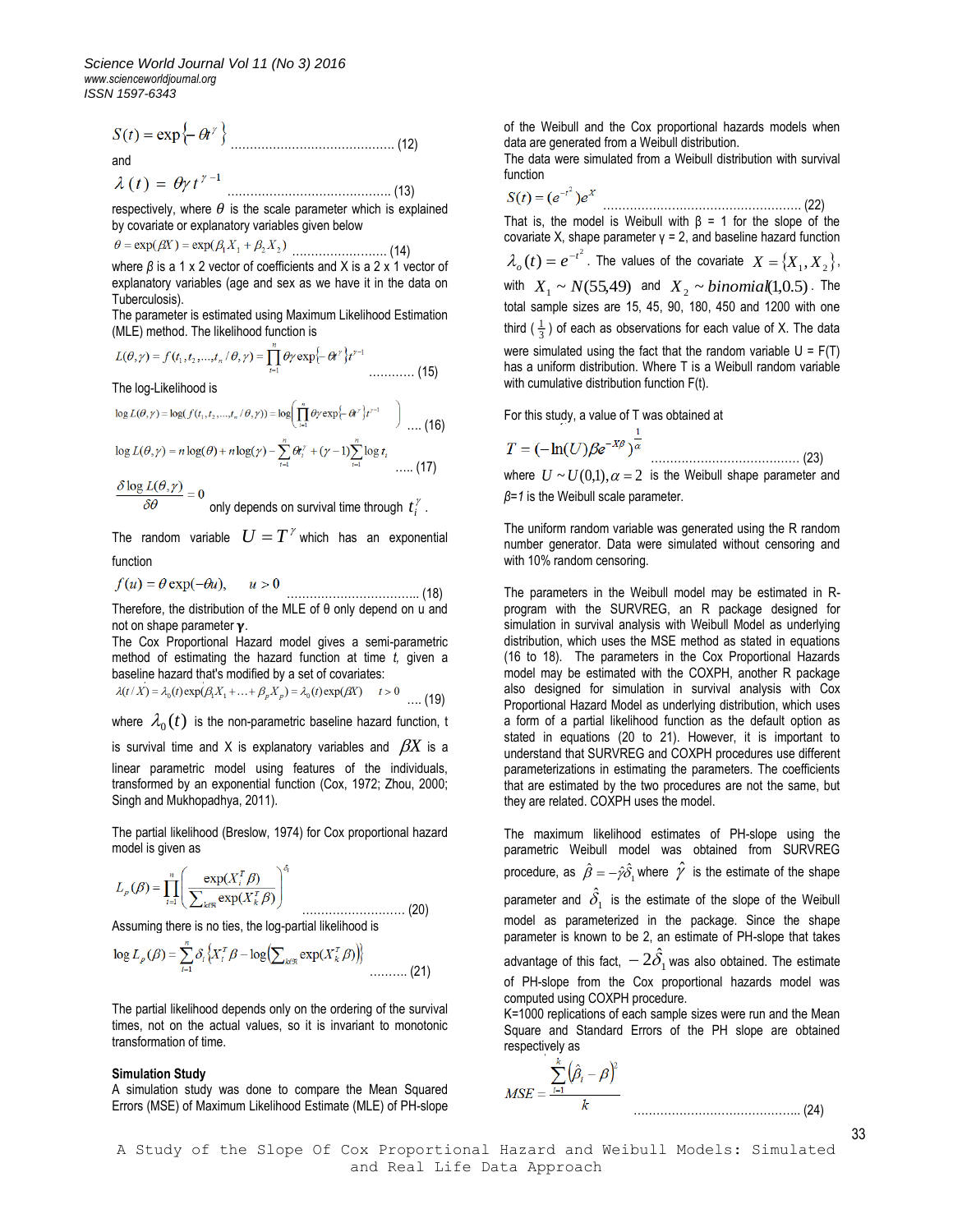$$
SE = \frac{SDev(\hat{\beta}_i - \beta)^2}{\sqrt{k}} = \frac{\sigma}{\sqrt{k}}
$$

Where β = 1, SDev is the standard deviation ( $\sigma$ ). The ˆ

distributions of  $\,{\beta}_i\,$  from the maximum likelihood estimates of the

Weibull parameters and from the Cox proportional hazards model do not depend on the value of the shape parameter γ. Thus, the mean square errors apply to all Weibull shape parameters.

# **RESULTS AND DISCUSSION**

Analysis of daily average wind speed data (2004-2014) showed various sample sizes were considered and the MSE and SE for each sample sizes were replicated 1000 times. R statistical package was employed for simulation and the data analysis. For the simulated data, we considered two cases, uncensored and censored.

## **Case 1a: Uncensored Data**

**Table 1**: MSEs and Standard Errors of PH Slope for Complete Samples on Uncensored Data

| Sample Size (n) |            | Weibull<br>MLE<br>with<br>Known | Weibull<br><b>MLE</b><br>with<br>ν<br>ν<br>Unknown | Slope<br>Cox-PH<br>Estimate |
|-----------------|------------|---------------------------------|----------------------------------------------------|-----------------------------|
| 15              | <b>MSE</b> | 0.1680                          | 0.830354                                           | 0.5804                      |
|                 | SE         | (0.028224)                      | (0.68900)                                          | (0.33686)                   |
| 45              | <b>MSE</b> | 0.2880                          | 0.54374                                            | 0.5309                      |
|                 | SE         | (0.082944)                      | (0.2957)                                           | (0.28623)                   |
| 90              | <b>MSE</b> | 0.5160                          | 0.60922                                            | 0.6082                      |
|                 | <b>SE</b>  | (0.266256)                      | (0.3711)                                           | (0.37021)                   |
| 180             | <b>MSE</b> | 0.6500                          | 0.7897                                             | 0.7816                      |
|                 | SE         | (0.4225)                        | (0.6237)                                           | (0.61920)                   |
| 450             | <b>MSE</b> | 0.5680                          | 0.96459                                            | 0.95967                     |
|                 | SE         | (0.322624)                      | (0.93043)                                          | (0.91423)                   |
| 1200            | <b>MSE</b> | 0.457687                        | 0.6755433                                          | 0.6634332                   |
|                 | SE         | (0.33453)                       | (0.51233)                                          | (0.531245)                  |

Table 1 has the means square errors and the standard error of PH Slope for the complete sample case. Here it can be seen that when the shape parameter is unknown, the estimates of the Cox proportion hazards model and the maximum likelihood estimates of the Weibull model perform almost similarly, but when the shape parameter is known, it far out-performs the Cox proportional hazards model (lower MSE). We can then conclude that when the distributional assumptions are not known, or are not met, the Cox proportional hazards model should be considered keeping in mind that the Weibull model when the distributional assumptions are not met stand a good chance as well.

We also observed that as the sample size increases from n=180 to 1200 the MSE's for maximum likelihood estimate of the Weibull is approximately the same as that of the cox proportional hazard models.

#### **Case 1b: Censored data**

**Table 2**: MSEs and Standard Errors of PH Slope for Complete Samples on Censored Data

| Sample Sizes (n) |            | MLE<br>Weibull<br>with<br>γ<br>Known | MLE<br>Weibull<br>with<br>γ<br>Unknown | Slope<br>Cox-PH<br><b>Estimate</b> |
|------------------|------------|--------------------------------------|----------------------------------------|------------------------------------|
| 15               | <b>MSE</b> | 0.094                                | 0.752583                               | 0.2597                             |
|                  | SE         | (0.008836)                           | (0.566)                                | (0.06744)                          |
| 45               | MSE        | 0.514                                | 0.98227                                | 0.7118                             |
|                  | SE         | (0.264196)                           | (0.9649)                               | (0.50666)                          |
| 90               | <b>MSE</b> | 0.9118                               | 0.9699                                 | 0.95943                            |
|                  | SE         | (0.83137)                            | (0.94071)                              | (0.9205)                           |
| 180              | <b>MSE</b> | 0.676                                | 0.8819                                 | 0.83981                            |
|                  | <b>SE</b>  | (0.456976)                           | (0.77775)                              | (0.7053)                           |
| 450              | <b>MSE</b> | 0.684323                             | 0.867746                               | 0.853465                           |
|                  | SE         | (0.342554)                           | (0.23244)                              | (0.13365)                          |
| 1200             | MSE        | 0.6667688                            | 0.685438                               | 0.674001                           |
|                  | SE         | (0.2344455)                          | (0.117056)                             | (0.21030)                          |

Table 2 presented the results for the censored sample case. The patterns are similar to the uncensored sample case. The MSEs are smaller for the maximum likelihood estimates and the Cox proportional hazards model estimates of PH Slope when the shape parameter is known, but much bigger for the maximum likelihood estimates of the Weibull model when the shape parameter is unknown. The MSEs for censored data are larger than uncensored data.

Smaller MSEs of Cox proportional hazard model will give it an upper hand over Weibull model when the shape parameter is unknown. This suggests that for censored data, cox proportional hazard model should be preferred over Weibull model when the distributional assumptions are not met.

# **Results from a Real Life Data on Tuberculosis**

The real life data were used in two forms; the original and the transformed survival time of Tuberculosis patients. The data were secondary data, consist of records of 132 patients admitted over the period of six years (2009 – 2014) collected from University College Hospital (UCH), Ibadan. The patients' Age, Sex, Length of stay in the hospital (in days, which is considered as survival time), as well as their censoring code (Dead (0) or Alive (1)) were observed in this work.

# **Case 2a: The Original survival time**

**Table 3**: Results Using SURVREG Code in R for Untransformed Survival Time

| Parameter  | Estimate  | Std error | z-value | Pr(>  z ) |
|------------|-----------|-----------|---------|-----------|
| Intercept  | 3.3837    | 0.03838   | 8.82    | < 0.0001  |
| Age        | $-0.0166$ | 0.0053    | $-3.13$ | 0.0017    |
| Sex        | 0.4249    | 0.2007    | 2.12    | 0.0343    |
| Log(scale) | $-0.1968$ | 0.0942    | $-2.09$ | 0.0367    |

Scale=0.821 chisq= 13.06 df=2 p-value=0.0015

**Table 4**: R result COXPH (Estimates of PH Slope from Cox Proportional Hazard Model for Untransformed Survival Time)

| Covariate                                                     | <b>PH Slope Estimate</b> | Std. error | z-value  | Pr(>  z )   |  |  |  |
|---------------------------------------------------------------|--------------------------|------------|----------|-------------|--|--|--|
| Age                                                           | 0.019008                 | 0.006524   | 2914     | 0 0 0 3 5 7 |  |  |  |
| Sex                                                           | $-0.410526$              | 0 250585   | $-1.638$ | 0 10137     |  |  |  |
| Signif. Codes: 0 '***' 0.001 '**' 0.01 '*' 0.05 '.' 0.1 ' ' 1 |                          |            |          |             |  |  |  |

**Table 5**: Estimate of PH Slope from Weibull Model for Untransformed Survival Time

| Covariate | Estimate  | Shape Parameter | PH-Slope     |
|-----------|-----------|-----------------|--------------|
| Age       | $-0.0166$ | 0.821           | 0.0136286    |
| Sex       | 04249     | 0.821           | $-0.3488429$ |

Survival data from 132 patients with tuberculosis, Age is a continuous covariate, Sex is categorical covariate which takes 0 for Male and 1 female and Censor indicates censoring where Censor = 1 is a censored observation. From Tables 4 and 5, the PH slope for both Cox proportional hazard and Weibull models are almost the same with the same pattern of directions and signs.

34